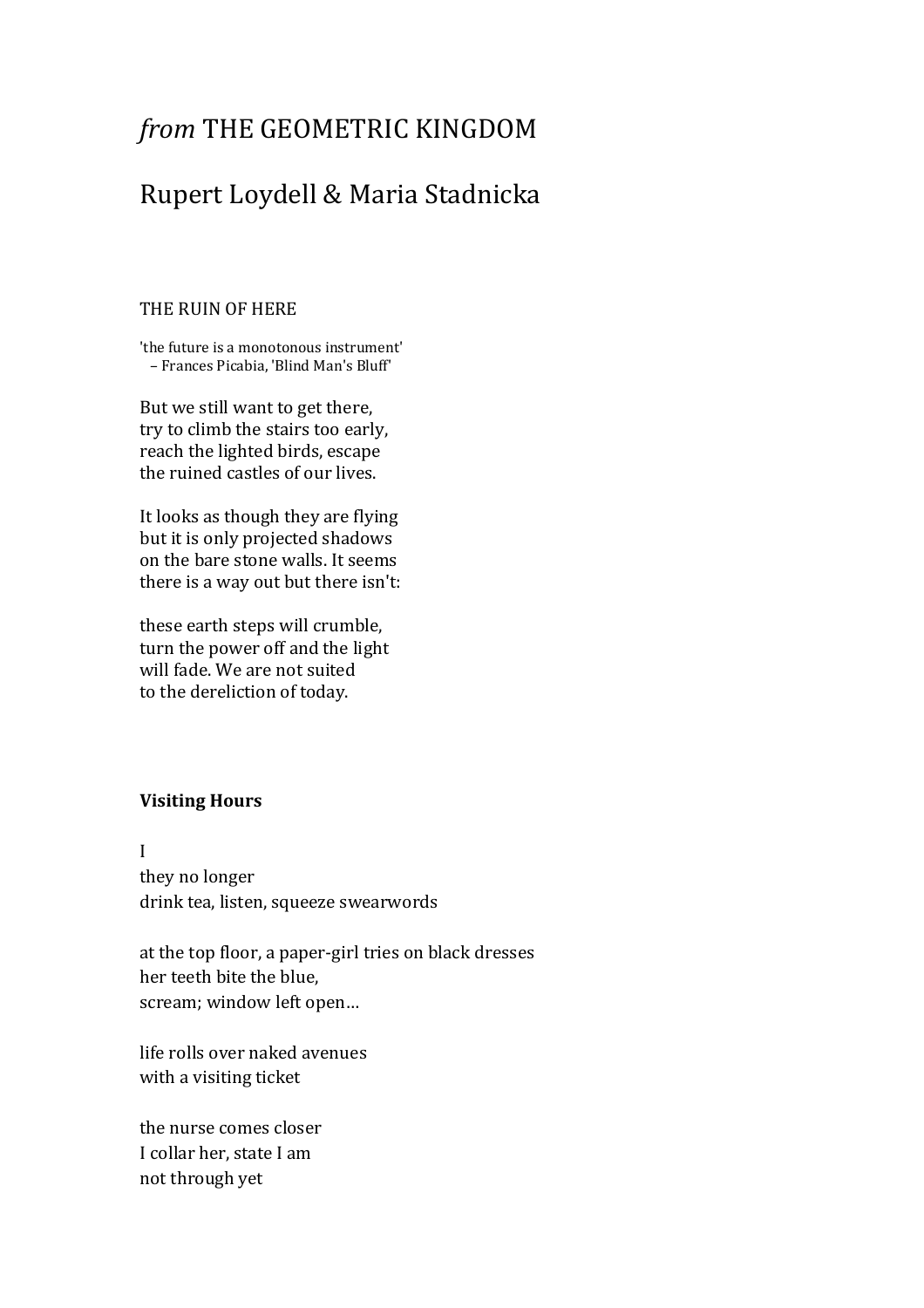#### II

they covered orange: broken, candle holder, climbed ladders, loose living-room socks hanging warm neck… tic-tac! tic-tac!

## III

they whisper and nibble and cough trapped without oxygen masks

silence crumbles, cars move in the same direction, well dressed; my funeral goes ahead

## LIVE FOR TODAY

I am trying to read about death and our attitudes to it; to listen to the radio discussing a musician whose name I haven't heard yet. It's impossible to juggle and balance any more: life is too complicated and I enjoy too much. Music, books, art and film – I want to see and listen to them all. The music on my radio repeats and changes, changes and repeats, chimes into Sunday.

It's Monday and the pianist plays on. I don't want to move, don't want to live here, need to go right away; any day is as good as any other day for dreaming and planning my escape. Life's too short and we trap ourselves with money, houses, things. I have little to my name, am caught in revision and reworking of the same. Today is shot to pieces and time